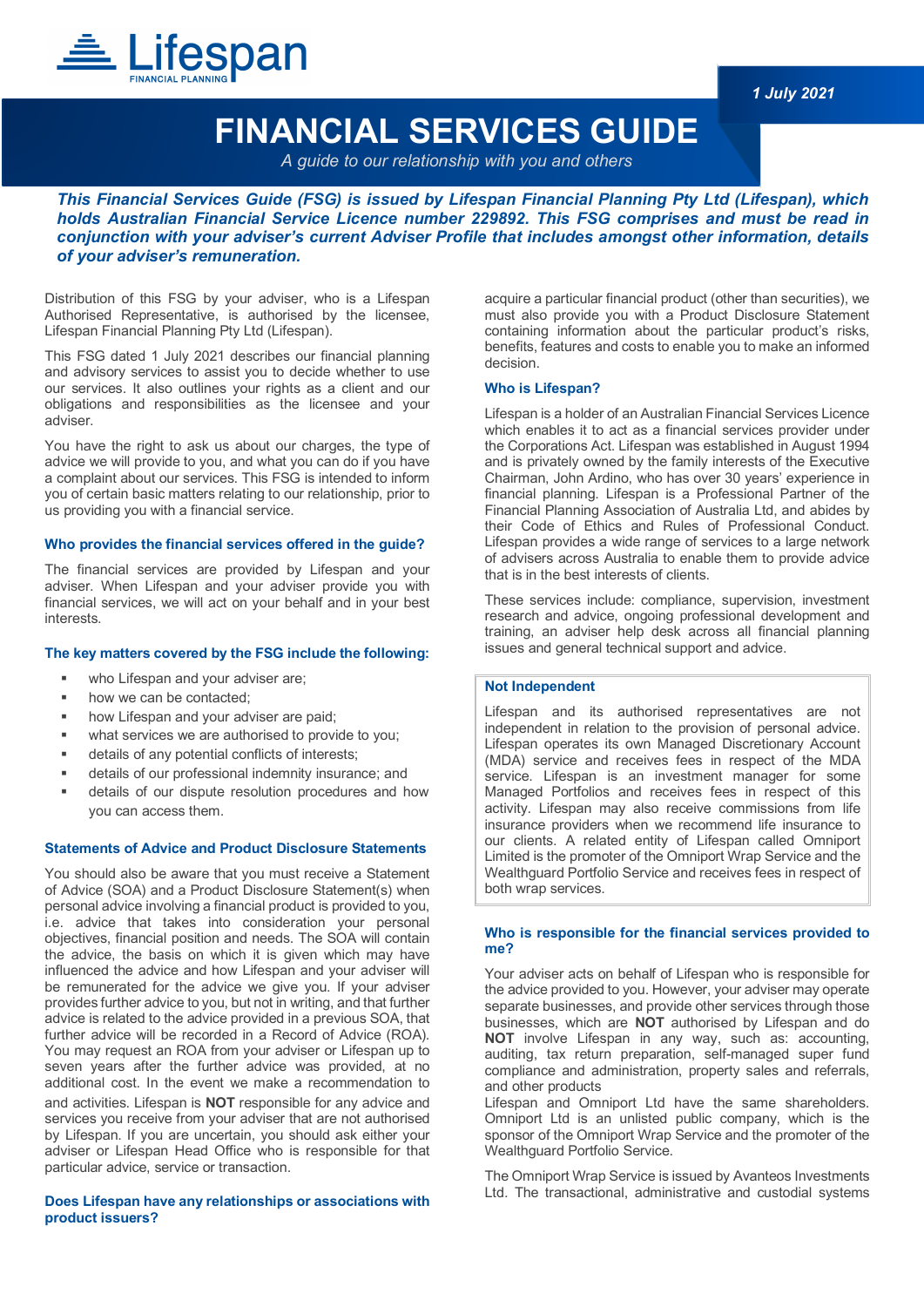underlying the Omniport Wrap Service are provided by Avanteos Investments Ltd.

The Wealthguard Portfolio Service is issued and administered by HUB24 Custodial Services Limited who provides the underlying transactional, administrative and custodial systems.

Lifespan has no ownership connections with any other financial product issuers.

If it is in your best interests and appropriate for your needs and objectives, your adviser may recommend the Omniport Wrap Service or the Wealthguard Portfolio Service

## **What financial services are available to me?**

Our high-quality financial planning and advisory service involves:

- Identifying your financial needs, objectives and circumstances;
- Establishing realistic and reasonable financial goals and needs;
- Determining your risk profile;
- Exploring the costs and benefits, potential risks and returns, advantages and disadvantages of the various strategies and financial products available to you to help you reach those goals within the limits of relevant laws and available solutions; and
- Recommending a course of action, agreeing on it with you and implementing it.

If engaged to by you, we will periodically review your financial plan in light of changes in investment markets, legislation and your own personal circumstances, needs and goals.

Unless their authorisation is restricted (see the Adviser Profile) Lifespan advisers can generally provide you with sound advice relating to a wide range of important areas such as wealth creation, retirement, redundancy, superannuation, risk insurance, estate planning, Centrelink payments, cashflow management, budgeting and debt repayments, structuring of investment portfolios, borrowing to invest, complex company and trust structures, and so on. Lifespan's research and technical support services enables advisers to provide value added advice on a broad spectrum of financial problems which takes into account relevant regulations pertaining to your financial position and goals.

Lifespan is licensed to deal in and provide financial advice on the following range of financial products: deposit and payment products, standard margin lending, managed investment schemes (including Investor Directed Portfolio Services and Managed Discretionary Accounts), securities including shares, Retirement Savings Accounts, superannuation, life insurance investment and risk products and government issued debentures, stocks and bonds.

If you would like to discuss any of these financial products, please contact us.

## **How do I provide instructions?**

Lifespan advisers will act on your instructions following your acceptance of their recommendations in the SOA. They and we should not act independently of your specific instructions (unless you decide to use Lifespan's MDA service). Instructions you provide should be communicated to your adviser in writing. These instructions should be forwarded in an email, fax or posted letter to your adviser.

## **Tailored, general and ongoing advice**

Lifespan advisers usually provide advice tailored to your individual circumstances and also have the capacity to implement the advice they give, except where this may require the use of other professionals (accountants and lawyers). You may choose to enter into an agreement with your adviser to provide you with both initial advice and ongoing advice. If appropriate, we may also provide general advice only, where you are ultimately responsible for ensuring that this advice is suitable to your particular needs, objectives and financial situation. In this case, you should also obtain any relevant product disclosure statements to assist in this purpose.

## **Should I transfer investment monies to my adviser's account?**

No. Lifespan does not allow advisers to receive your investment funds into their own account or into any Lifespan account. You should only transfer investment funds for a financial product to the approved financial institution that issues the financial product (as specified in the Product Disclosure Statement or similar document). You should never transfer investment funds to any other entity or person.

You should also not sign any blank forms or appoint your adviser as your attorney (or authorised signatory). You should not appoint any other person as your attorney or authorised signatory unless you have received legal advice.

## **What information should I provide to my adviser?**

You will need to provide your adviser with your personal objectives and your current financial situation including details of assets, liabilities, income and living expenses. This can best be accomplished by completing a Lifespan Client Data Form. The amount and type of information we will require from you depends on what financial services you require.

It is important that you provide us with complete and accurate information about your current personal circumstances and financial situation.

If you choose not to supply the required information or provide us with inaccurate information, the advice you receive may not be appropriate to your needs, objectives and financial situation.

You should read the warnings contained in the SOA, check any assumptions we make and review the basis for our advice carefully before making a decision about whether to proceed with the advice. You should also obtain and read any relevant product disclosure statements prior to applying for a financial product.

## **How will I pay for the services provided?**

Your adviser's specific method of remuneration and fees, including referral fees, are detailed in their Adviser Profile. The exact remuneration and fee details will be disclosed to you in the SOA.

All fees will be payable to Lifespan. If your adviser's remuneration includes commission paid by a product provider, such commission payment will be made to Lifespan. Lifespan retains between 0% and 40% of all commissions and fees we receive. The remainder is passed on to your adviser.

## **How are any commissions, fees or other benefits calculated for providing the financial services?**

The three stages of financial planning are Initial Advice, Implementation and Ongoing Reviews. There is usually a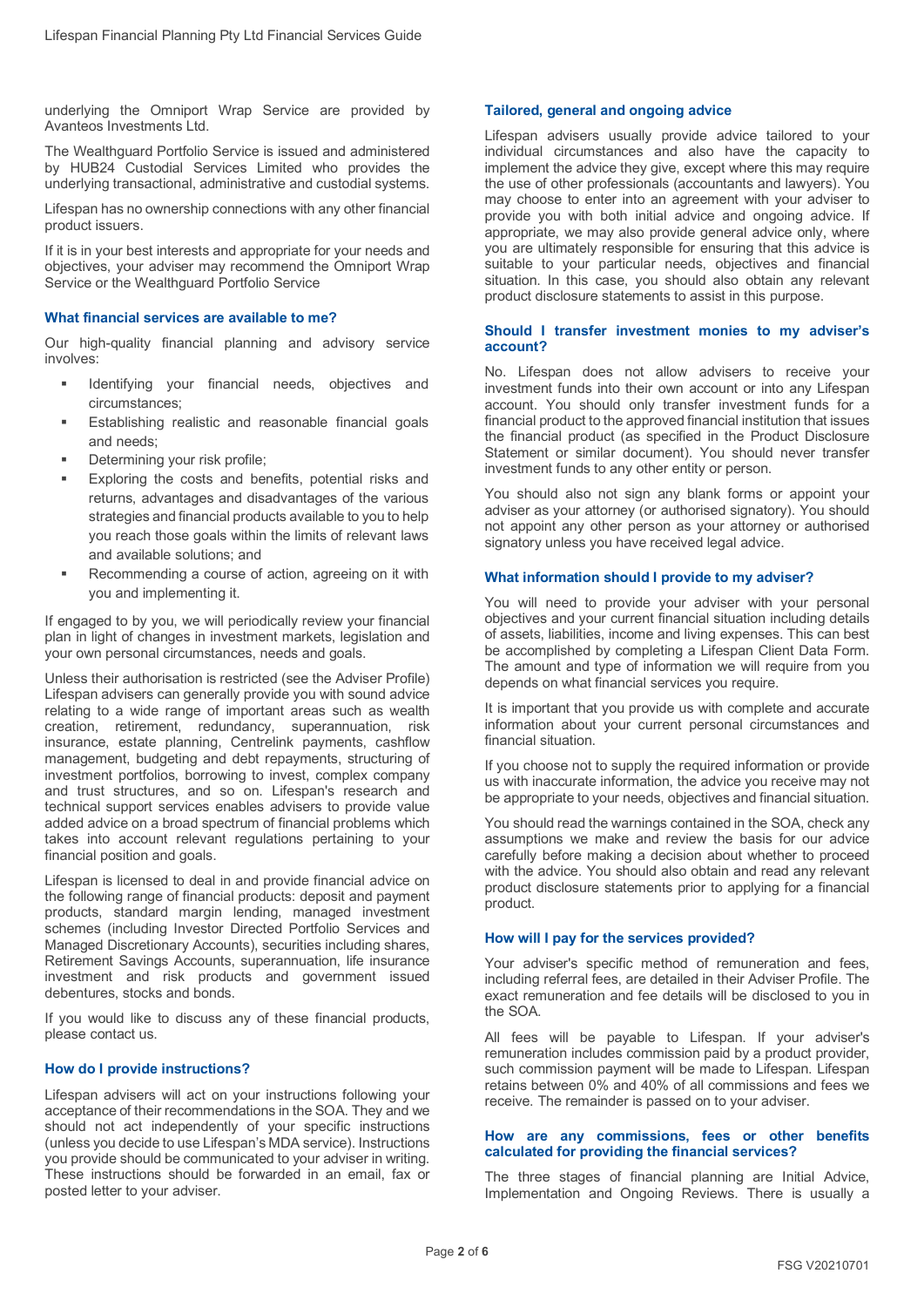separate fee for each of the three stages. Your adviser's remuneration structure for each advice stage will be found in their Adviser Profile and the dollar value disclosed to you in the SOA.

All commissions are payments made by the insurance product provider and are calculated as a percentage of the premium paid on insurance products. Commissions are of two types: (a) upfront or initial; and (b) ongoing or trail.

Fees can be based on: a percentage of funds invested or funds under advice, hourly rates multiplied by the hours worked, an agreed dollar amount for the value of the specific service being performed, or a combination of these.

The typical ranges of commission and fee rates for investments and insurance products are as follows.

Upfront fees can vary between nil and 5.5% on investment products. Example: \$100,000 invested in a wrap service may involve an upfront fee payment of say 3% or \$3,000 which could be deducted from your investment account and paid to Lifespan, leaving a net investment of \$97,000.

Ongoing fees can be collected by platforms and other product providers and percentage-based fees can be up to 2% pa, but normally in the range of 0.5% to 1.5% pa depending on the size of the portfolio. Example: A portfolio of \$300,000 may be subject to an ongoing portfolio review fee of 1% per annum paid quarterly. This would amount to \$3,000 per annum.

Upfront commissions can be up to 66% of the premium paid on insurance products.

Ongoing commissions can be up to 33%.

The precise amount of all these commissions and any other fees charged will be disclosed in your SOA.

## **What should I know about any risks of the investments or investment strategies you recommend to me?**

Lifespan advisers may only recommend to you investment products that are researched, analysed and approved by Lifespan. Your adviser should explain any significant risks of investments and financial planning strategies. If the adviser does not do so, you should contact us to explain those risks to you.

## **Who do I complain to if I have a problem with your services?**

If you have a complaint about the service provided to you, you should take the following steps:

1. We believe that the people involved are best placed to resolve the complaint in a fair, timely and effective manner. Therefore, you should firstly contact your adviser and tell your adviser about your complaint.

If your complaint is not satisfactorily resolved within 3 business days, it will be passed on to our Complaints Officer

2. You can also lodge a complaint directly with our Complaints Officer by telephone on (02) 9252 2000 or, in writing by email to advice@lifespanfp.com.au or at Level 23, 25 Bligh Street, Sydney NSW 2000. We will try to resolve your complaint quickly and fairly.

In either case, you will receive an acknowledgement of your complaint within 24 hours of lodging and a response to the complaint no later than 45 calendar days after receiving the complaint. This will change to 30 days from 5 October 2021.

3. If you still do not receive a satisfactory outcome, you have the right to complain to the Australian Financial Complaints Authority (AFCA) online at www.afca.org.au, by email at info@afca.org.au or on the free call number - 1800 931 678. You can also write to AFCA at:

Australian Financial Complaints Authority GPO Box 3 Melbourne VIC 3001

Lifespan is a member of AFCA.

Our full Complaints Management Policy is available on our website or can be provided to you on request.

## **Lifespan Professional Indemnity Insurance and Compensation Arrangements**

Lifespan holds Professional Indemnity Insurance that complies with the compensation arrangements under Section 912B of the Corporations Act. The Professional Indemnity Insurance policy we hold covers the financial services provided by Lifespan's past and present representatives, including our advisers, subject to the terms, conditions and exclusions of the policy wording. This insurance is not intended to cover product failure or general investment losses. Lifespan's policy covers loss or damage suffered by retail clients due to breaches by Lifespan or your adviser of their respective obligations under Chapter 7 of the Corporations Act. This includes negligent, fraudulent or dishonest conduct.

## **What information do you maintain in my file and can I examine my file?**

As a provider of financial services, we are subject to certain legislative and regulatory requirements, which necessitate us obtaining and holding detailed information, which personally identifies you and/or contains information or an opinion about you. In addition, our ability to provide you with a financial planning and advice service is dependent on us obtaining certain personal information about you.

We will collect information either directly from you or on your authority make investigations with others to obtain the information e.g. other professional advisers, accountant. superannuation fund, insurance and investment providers, etc.

The primary purpose for the collection, maintenance and use of your personal information is to adequately provide to you the services you have requested.

If you do not disclose the information then the services may not be provided to you adequately or at all.

We maintain a record of your personal profile including details of your personal objectives, financial position and needs. We also maintain records of any recommendations made to you. We are committed to implementing and promoting a privacy policy, which will ensure the privacy and security of your personal information. If you wish to examine your file please ask us. We will make arrangements for you to do so.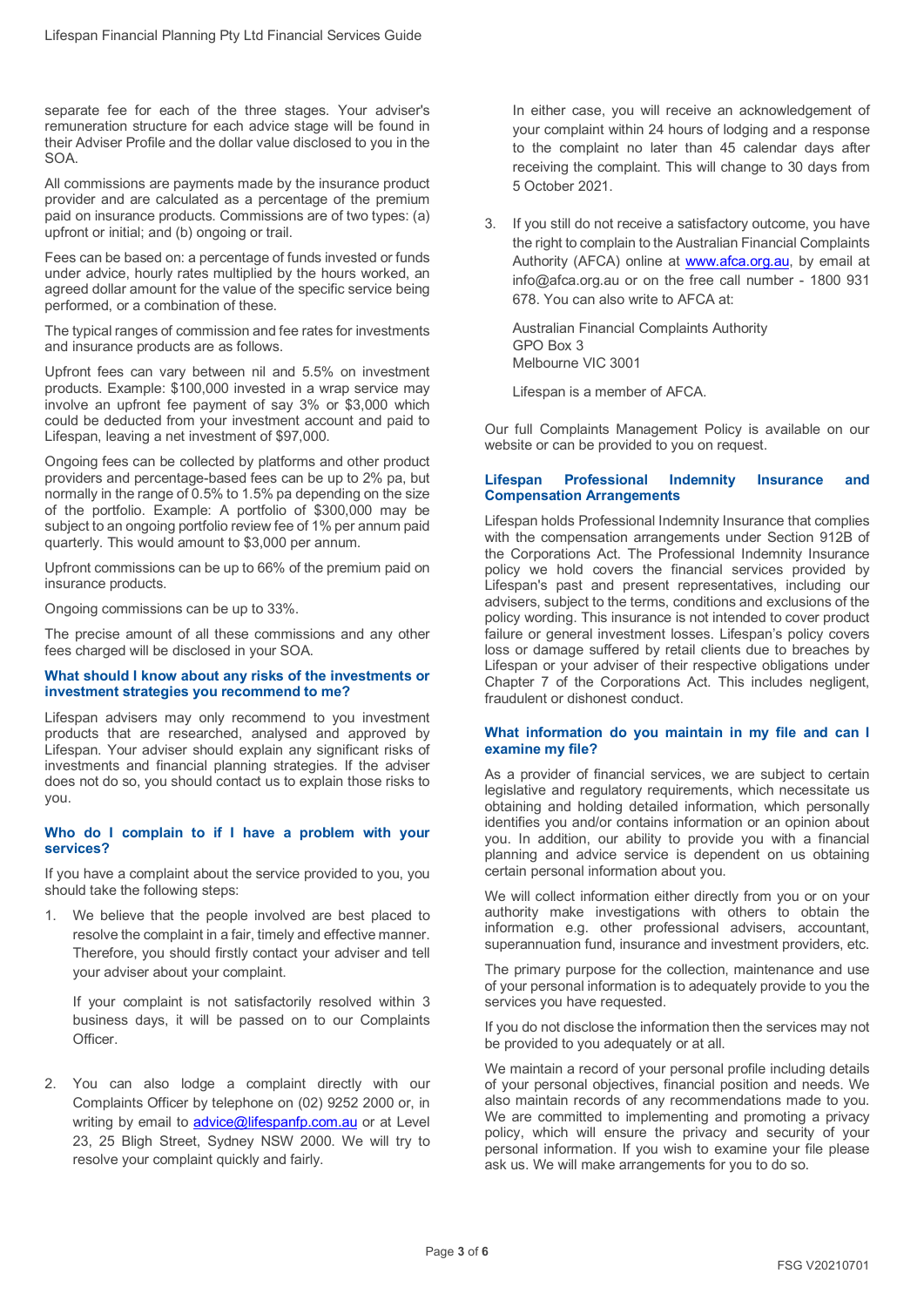## **Our Privacy Policy**

We are committed to protecting your privacy. We use the information you provide us to advise you on your financial circumstances, goals and strategies. We provide your information to the product issuers with whom you choose to deal (and their representatives).

We do not trade, rent or sell your information or disclose it to overseas recipients. We may disclose your information to recipients in Poland for the purpose of preparing a SOA. If a recipient is not regulated by laws which protect your information in a way that is similar to the Privacy Act, we will seek your consent before disclosing your information to them.

Our business is governed by legislation protecting your personal information, including the Privacy Act 1988 and Australian Privacy Principals (APPs).

Our privacy policy is available on our website or on request from us direct as detailed below.

## **Contact Us**

If you have any further enquiries please contact:

Lifespan Financial Planning Pty Ltd Suite 3, Level 23, Bligh Chambers, 25 Bligh Street Sydney NSW 2000

> Postal Address: PO BOX R686 Royal Exchange

Sydney NSW 1225

Telephone: (02) 9252 2000 Facsimile: (02) 9252 2330 advice@lifespanfp.com.au

Lifespan Financial Planning Pty Ltd (ABN 23 065 921 735) Australian Financial Services Licence No: 229892 www.lifespanfp.com.au

#### *Additional Privacy Information*

*Further information on privacy in Australia may be obtained by visiting the website of the office of the Australian Information Commissioner at www.oaic.gov.au*



#### *Security, Growth & Understanding*

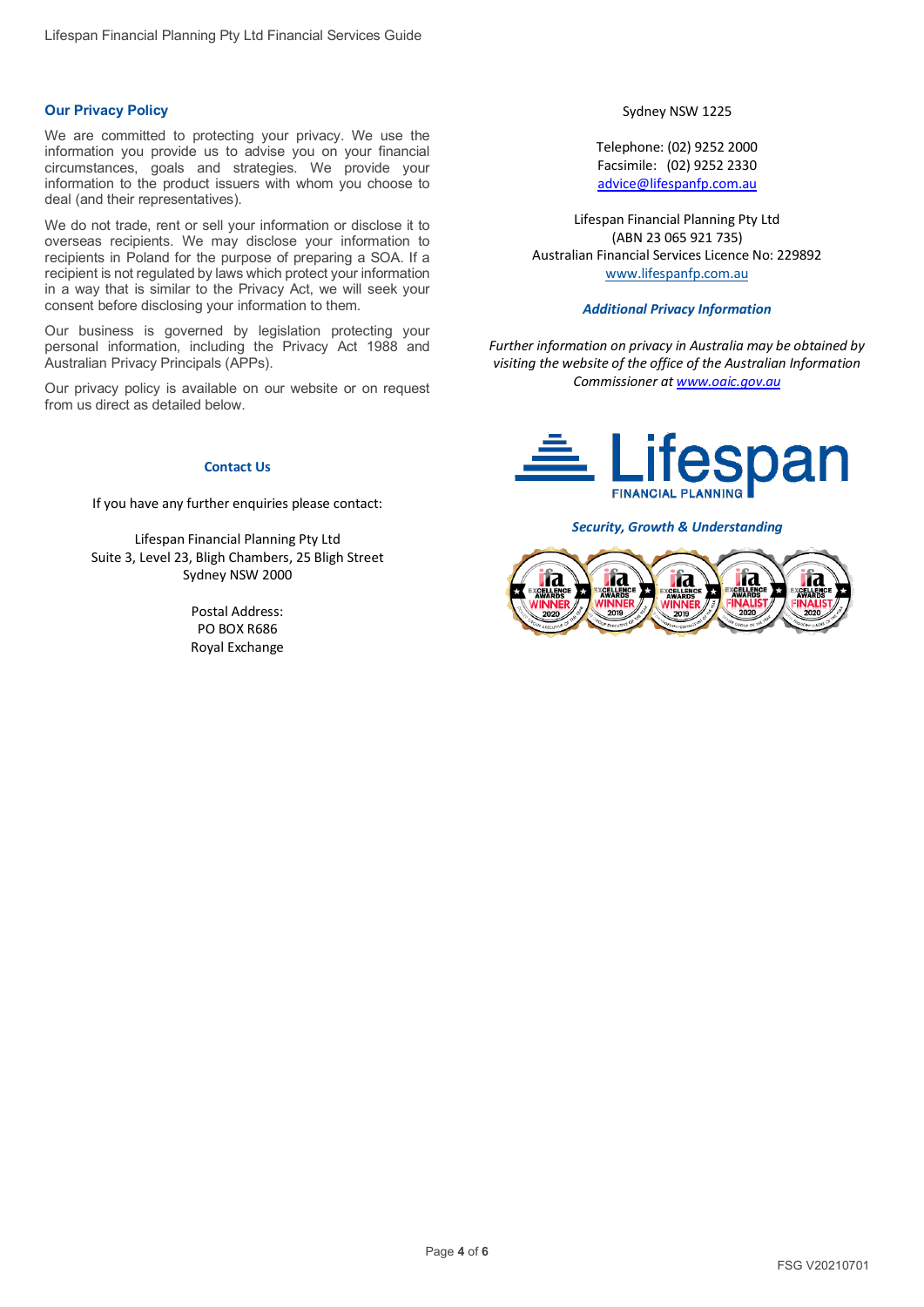



*27 April 2021*

# **ADVISER PROFILE**

*Information about your Lifespan Adviser*

*This Adviser Profile is issued by Lifespan Financial Planning Pty Ltd (Lifespan), which holds Australian Financial Service Licence number 229892. This Adviser Profile forms part of the Lifespan Financial Services Guide (FSG) dated 1 July 2021. These documents should be read*  together. This document contains information regarding the Adviser listed below and is designed *to help you to make an informed decision about the financial advice provided to you by the Adviser.*

*Lifespan has authorised its authorised representatives to provide this document to you.*

| <b>Sunlight Insurance &amp; Financial Services Pty Ltd</b><br>is a Corporate Authorised Representative<br>(ASIC No.447959) of Lifespan Financial Planning | Building 6, Garden City Office Park,<br>2404 Logan Rd, Eight Mile Plains Qld 4113 |
|-----------------------------------------------------------------------------------------------------------------------------------------------------------|-----------------------------------------------------------------------------------|
| Pty Ltd (AFSL: 229892)                                                                                                                                    | Tel: 07 3342 3628                                                                 |
| <b>Yihua Lu (Lisa)</b> is an Authorised representative                                                                                                    | Mobile: 0402 025 839                                                              |
| (ASIC No.266842) of Lifespan Financial Planning                                                                                                           | Email: lisalu688@bigpond.com                                                      |
| Pty Ltd (AFSL: 229892).                                                                                                                                   | Website: www.sunlightinsurance.com.au                                             |

## **Your Adviser**

Yihua Lu (Lisa) is a Financial Adviser, an Authorised Representative of Lifespan Financial Planning Pty Ltd (Lifespan) and a director of Sunlight Insurance & Financial Services Pty Ltd, a Corporate Authorised Representative of Lifespan Financial Planning Pty Ltd.

## **Your Adviser's Authorisations**

Lisa is authorised to provide advice in relation to the following financial products:

- Deposit and Payment Products
- § Government Debentures, Stocks or Bonds
- § Life Products
- § Managed Investment Schemes
- § Retirement Savings Account Products
- Securities
- **Superannuation**

Sunlight Insurance & Financial Services Pty Ltd and Lisa are both registered with the Tax Practitioners Board.

This means that Lisa can assist you in meeting your financial planning needs and objectives in these areas, which include personal insurances, saving and investment as well as superannuation, retirement planning strategies and tax (financial) advice.

#### **Other Services**

In addition to the services provided under Lifespan as described above, Lisa also operates other businesses and provides additional services which do NOT involve Lifespan in any way. This include: Acurancy Insurance Services (Authorised Representative of Community Broker Network)

Advice and services in general insurance

Lifespan is NOT responsible for advice and work associated with products and services where she is not acting as an authorised representative of Lifespan.

## **Your Adviser's Experience**

Lisa has Bachelor degree in Textile Design and was qualified as an engineer in China. After migration to New Zealand in 1996, she has completed Diploma in Business at the Auckland University of Technology. She is currently completing an Advanced Diploma of Financial Services (Financial Planning) in Australia.

Lisa has previously worked as an accounts officer at Mitsubishi Heavy Industries in Sydney when she moved to Australia. In 2004, Lisa started to work as an insurance adviser with AIA Australia. From 2010, she worked as a financial adviser with Aon Hewitt Financial Advice Ltd until she joined Lifespan in August 2019. During her more than 15 years' experience in the insurance & financial industry, Lisa has gained valuable